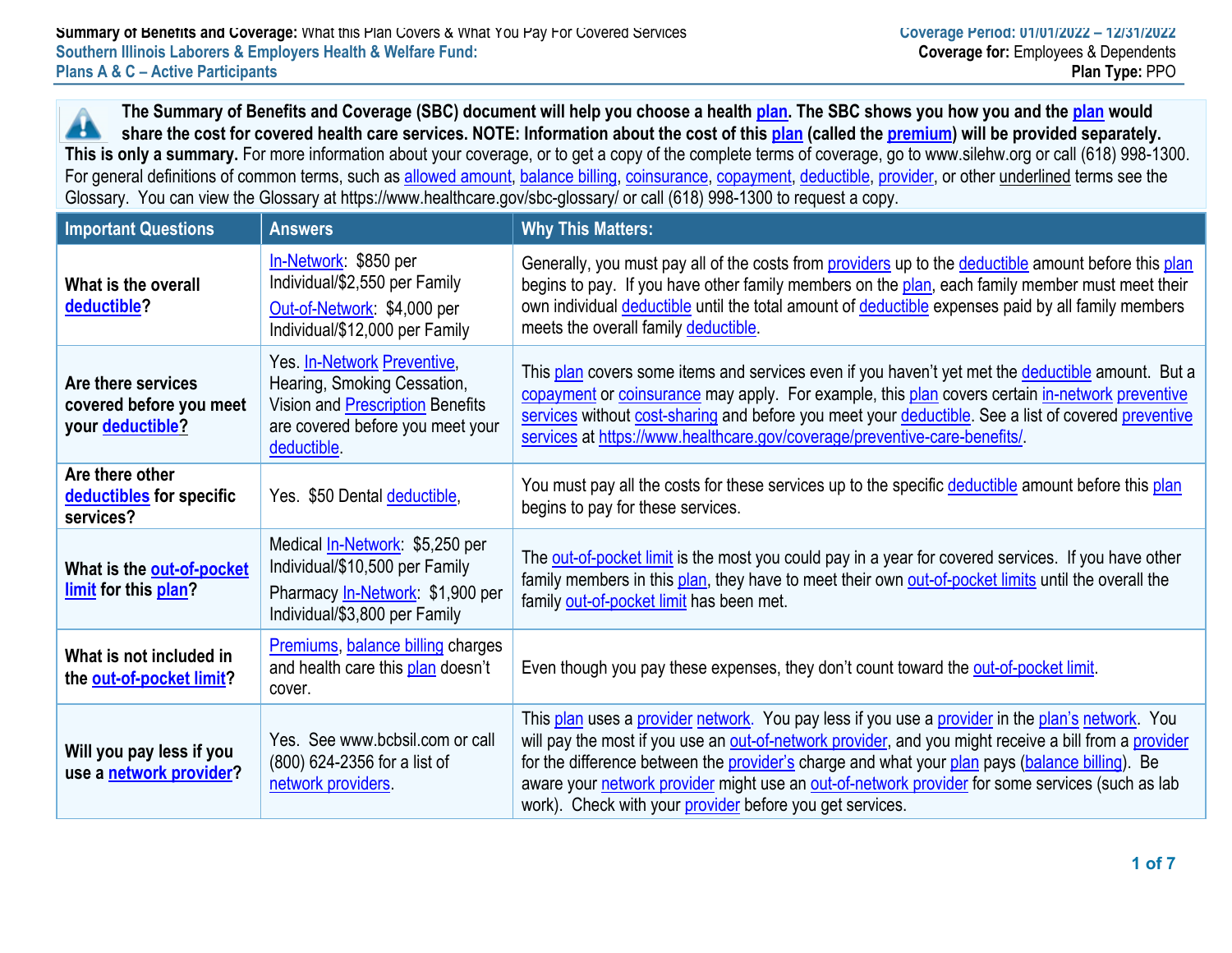All **copayment** and **coinsurance** costs shown in this chart are after your **deductible** has been met, if a **deductible** applies. 'N

| <b>Common</b>                                                       |                                                                           | <b>What You Will Pay</b>                                                                                            |                 | Limitations, Exceptions, & Other                                                                                                                                                                                                                                                                                                                                                                                        |  |
|---------------------------------------------------------------------|---------------------------------------------------------------------------|---------------------------------------------------------------------------------------------------------------------|-----------------|-------------------------------------------------------------------------------------------------------------------------------------------------------------------------------------------------------------------------------------------------------------------------------------------------------------------------------------------------------------------------------------------------------------------------|--|
| <b>Medical Event</b>                                                | <b>Services You May Need</b>                                              | <b>In-Network Provider</b><br><b>Out-of-Network Provider</b><br>(You will pay the least)<br>(You will pay the most) |                 | <b>Important Information</b>                                                                                                                                                                                                                                                                                                                                                                                            |  |
|                                                                     |                                                                           |                                                                                                                     |                 | TELEHEALTH or VIRTUAL VISITS:                                                                                                                                                                                                                                                                                                                                                                                           |  |
|                                                                     |                                                                           | 20% coinsurance                                                                                                     | 55% coinsurance | With an MDLIVE Provider, no deductible or<br>coinsurance.                                                                                                                                                                                                                                                                                                                                                               |  |
| If you visit a health<br>care <i>provider's</i><br>office or clinic | Primary care visit to treat an<br>injury or illness                       |                                                                                                                     |                 | With an IN-NETWORK, BCBS Provider (Not<br>MDLIVE or traditionally servicing in person),<br>20% coinsurance                                                                                                                                                                                                                                                                                                              |  |
|                                                                     |                                                                           |                                                                                                                     |                 | With an OUT-OF-NETWORK Provider<br>(Neither MDLIVE nor BCBS), 55%<br>coinsurance                                                                                                                                                                                                                                                                                                                                        |  |
|                                                                     | <b>Specialist visit</b>                                                   |                                                                                                                     |                 |                                                                                                                                                                                                                                                                                                                                                                                                                         |  |
|                                                                     | Preventive care/screening/<br>immunization                                | No charge                                                                                                           | 55% coinsurance | In-Network - No deductible. Limited to 1<br>physical exam (including, but not limited to,<br>pap smear, gynecological exam and<br>prostrate exam) per calendar year. You may<br>have to pay for services that aren't<br>preventive. Ask your provider if the services<br>needed are <b>preventive</b> . Then check what<br>your plan will pay for. For specific benefits<br>and limitations, see Article 7 of the SPD.* |  |
| If you have a test                                                  | Diagnostic test (x-ray, blood<br>work)<br>Imaging (CT/PET scans,<br>MRIs) | 20% coinsurance                                                                                                     | 55% coinsurance |                                                                                                                                                                                                                                                                                                                                                                                                                         |  |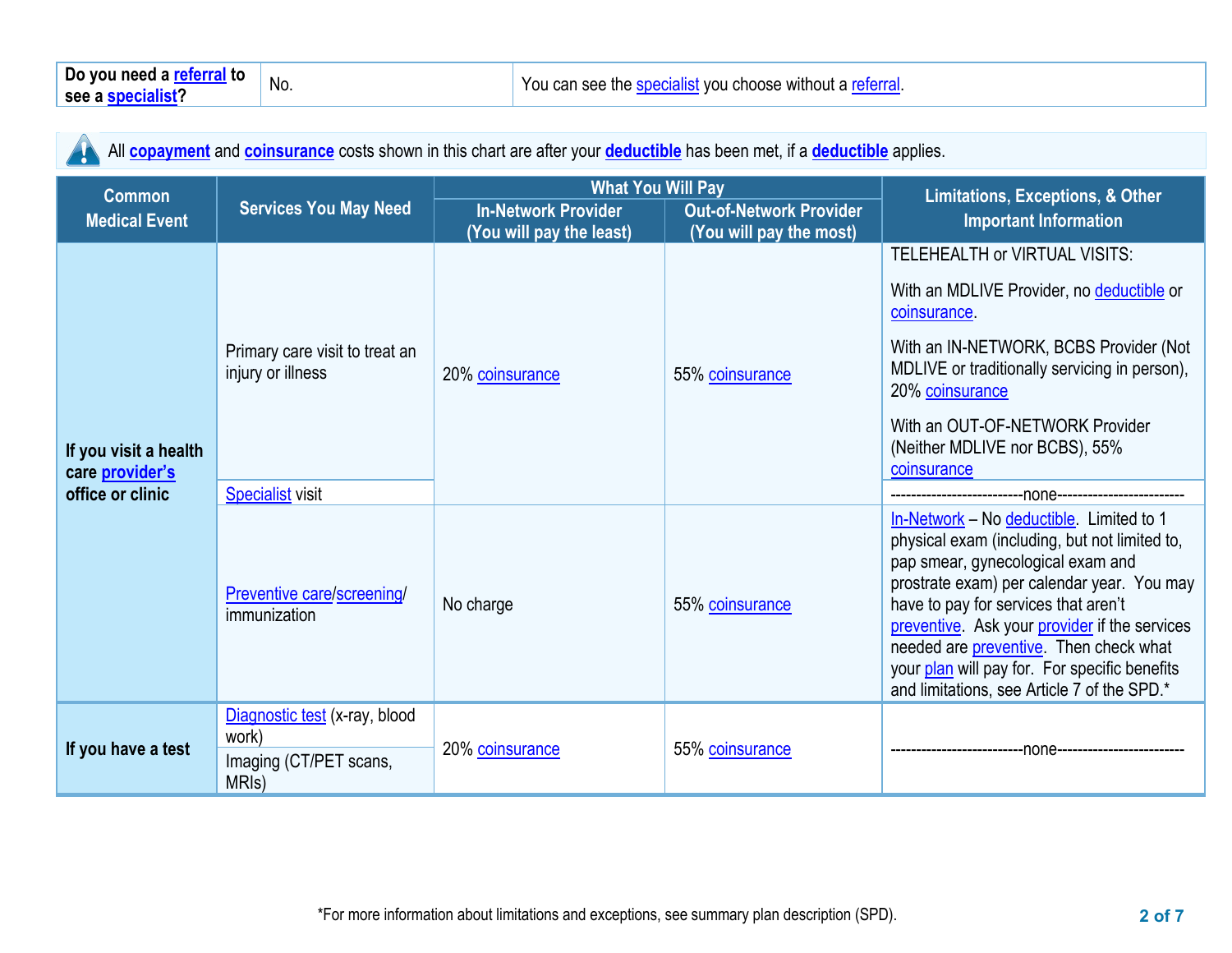| <b>Common</b>                                                                                                  |                                                                             | <b>What You Will Pay</b>                                                                                                                                                                 |                 | <b>Limitations, Exceptions, &amp; Other</b>                                                                                                                                                                                           |  |
|----------------------------------------------------------------------------------------------------------------|-----------------------------------------------------------------------------|------------------------------------------------------------------------------------------------------------------------------------------------------------------------------------------|-----------------|---------------------------------------------------------------------------------------------------------------------------------------------------------------------------------------------------------------------------------------|--|
| <b>Medical Event</b>                                                                                           | <b>Services You May Need</b>                                                | <b>In-Network Provider</b><br><b>Out-of-Network Provider</b><br>(You will pay the most)<br>(You will pay the least)                                                                      |                 | <b>Important Information</b>                                                                                                                                                                                                          |  |
|                                                                                                                | Generic drugs                                                               | Retail (30 days) - Greater of<br>\$10 or 25% coinsurance, \$20<br>max<br>Mail order (90 days) - Greater<br>of \$20 or 25% coinsurance,<br>\$50 max                                       |                 | No deductible on Prescription Benefits.                                                                                                                                                                                               |  |
| If you need drugs<br>to treat your illness<br>or condition<br>More information                                 | Preferred brand drugs                                                       | Retail (30 days) – Greater of<br>\$35 or 30% coinsurance, \$40<br>max<br>Mail order (90 days) - Greater<br>of \$70 or 30% coinsurance,<br>\$75 max                                       | Not covered     | If a participant chooses to utilize a brand<br>drug when a generic equivalent is available,<br>the participant will be required to pay the<br>applicable \$40 or \$70 copayment plus the<br>difference in cost between the brand drug |  |
| about <b>prescription</b><br>drug coverage is<br>available by calling<br>the Fund Office at<br>(618) 998-1300. | Non-preferred brand drugs                                                   | Retail (30 days) - Greater of<br>\$45 or 35% coinsurance, \$70<br>max<br>Mail order (90 days) - Greater<br>of \$90 or 35% coinsurance,<br>\$100 max                                      |                 | and generic.                                                                                                                                                                                                                          |  |
|                                                                                                                | <b>Specialty drugs</b>                                                      | <b>SPECIALTY PHARMACY</b><br>30% coinsurance, \$225 max<br>per prescription<br>PHYSICIAN OR FACILITY<br>30% coinsurance, \$225 max<br>per course of treatment,<br>subject to deductible. | Not covered     | Cancer related drugs are excluded from the<br>30% coinsurance. The first dialysis<br>treatment of each month that includes bio-<br>injectable or specialty medications is subject<br>to \$225 copayment.                              |  |
| If you have<br>outpatient surgery                                                                              | Facility fee (e.g., ambulatory<br>surgery center)<br>Physician/surgeon fees | 20% coinsurance                                                                                                                                                                          | 55% coinsurance | -none----------------                                                                                                                                                                                                                 |  |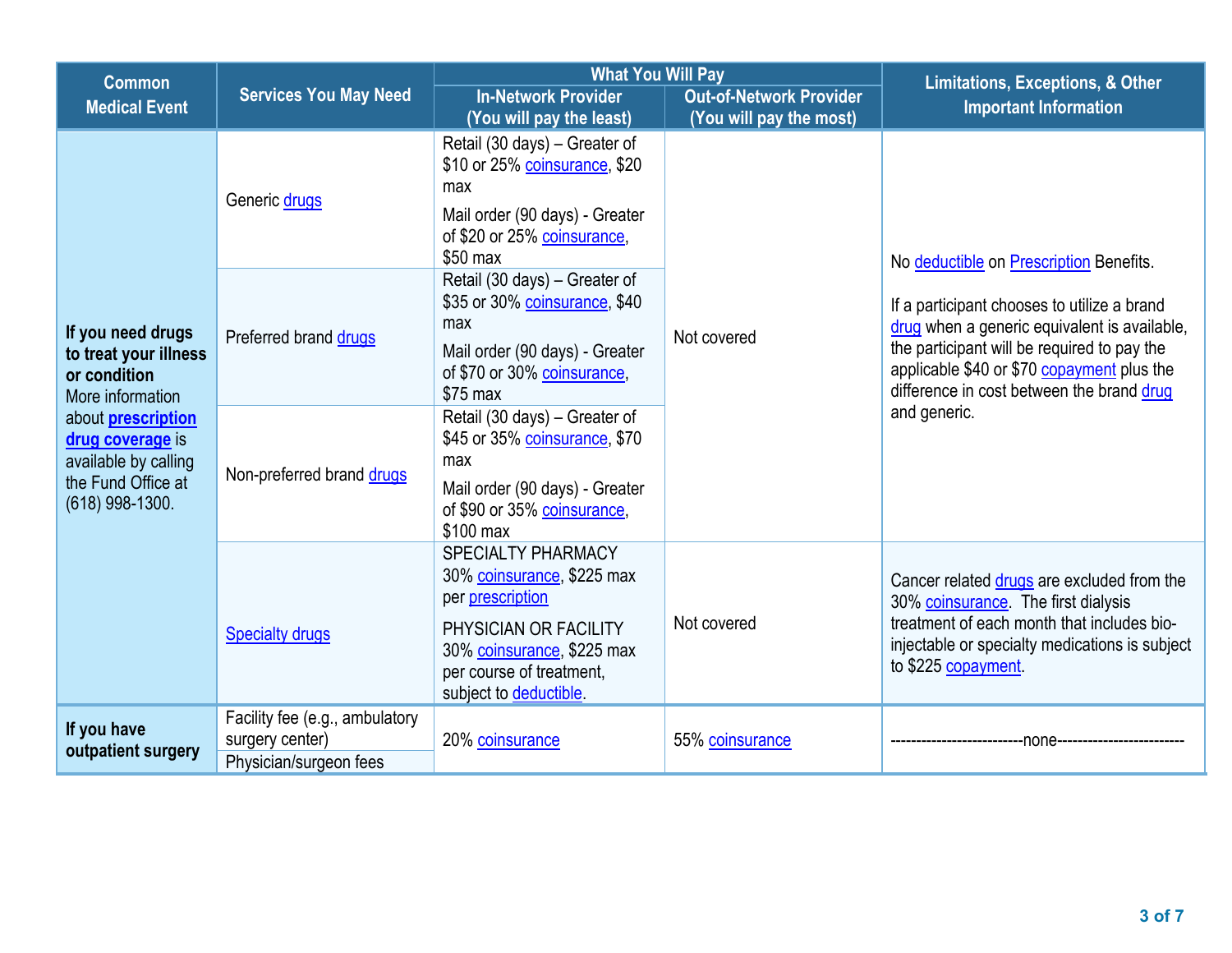| <b>Common</b>                                                                         |                                            | <b>What You Will Pay</b>                                      |                                                           | <b>Limitations, Exceptions, &amp; Other</b>                                                                 |
|---------------------------------------------------------------------------------------|--------------------------------------------|---------------------------------------------------------------|-----------------------------------------------------------|-------------------------------------------------------------------------------------------------------------|
| <b>Medical Event</b>                                                                  | <b>Services You May Need</b>               | <b>In-Network Provider</b><br>(You will pay the least)        | <b>Out-of-Network Provider</b><br>(You will pay the most) | <b>Important Information</b>                                                                                |
|                                                                                       | <b>Emergency room care</b>                 | 20% coinsurance after \$175 copayment/visit for non-accidents |                                                           | \$175 copayment/visit waived if patient is<br>immediately admitted to hospital.                             |
|                                                                                       | <b>Emergency medical</b><br>transportation |                                                               |                                                           |                                                                                                             |
|                                                                                       |                                            |                                                               |                                                           | TELEHEALTH or VIRTUAL VISITS:                                                                               |
| If you need<br>immediate medical                                                      |                                            | 20% coinsurance                                               | 55% coinsurance                                           | With an MDLIVE Provider, no deductible or<br>coinsurance.                                                   |
| attention                                                                             | <b>Urgent care</b>                         |                                                               |                                                           | With an IN-NETWORK, BCBS Provider (Not<br>MDLIVE or traditionally servicing in person),<br>20% coinsurance. |
|                                                                                       |                                            |                                                               |                                                           | With an OUT-OF-NETWORK Provider<br>(Neither MDLIVE nor BCBS), 55%<br>coinsurance.                           |
| If you have a                                                                         | Facility fee (e.g., hospital<br>room)      | 20% coinsurance                                               | 55% coinsurance                                           | Semi-private room only.                                                                                     |
| hospital stay                                                                         | Physician/surgeon fees                     |                                                               |                                                           |                                                                                                             |
|                                                                                       |                                            |                                                               |                                                           | TELEHEALTH or VIRTUAL VISITS:                                                                               |
| If you need mental<br>health, behavioral<br>health, or<br>substance abuse<br>services | Outpatient services<br>20% coinsurance     |                                                               | 55% coinsurance                                           | With an MDLIVE Provider, no deductible or<br>coinsurance.                                                   |
|                                                                                       |                                            |                                                               |                                                           | With an IN-NETWORK, BCBS Provider (Not<br>MDLIVE or traditionally servicing in person),<br>20% coinsurance. |
|                                                                                       |                                            |                                                               |                                                           | With an OUT-OF-NETWORK Provider<br>(Neither MDLIVE nor BCBS), 55%<br>coinsurance.                           |
|                                                                                       | Inpatient services                         |                                                               |                                                           |                                                                                                             |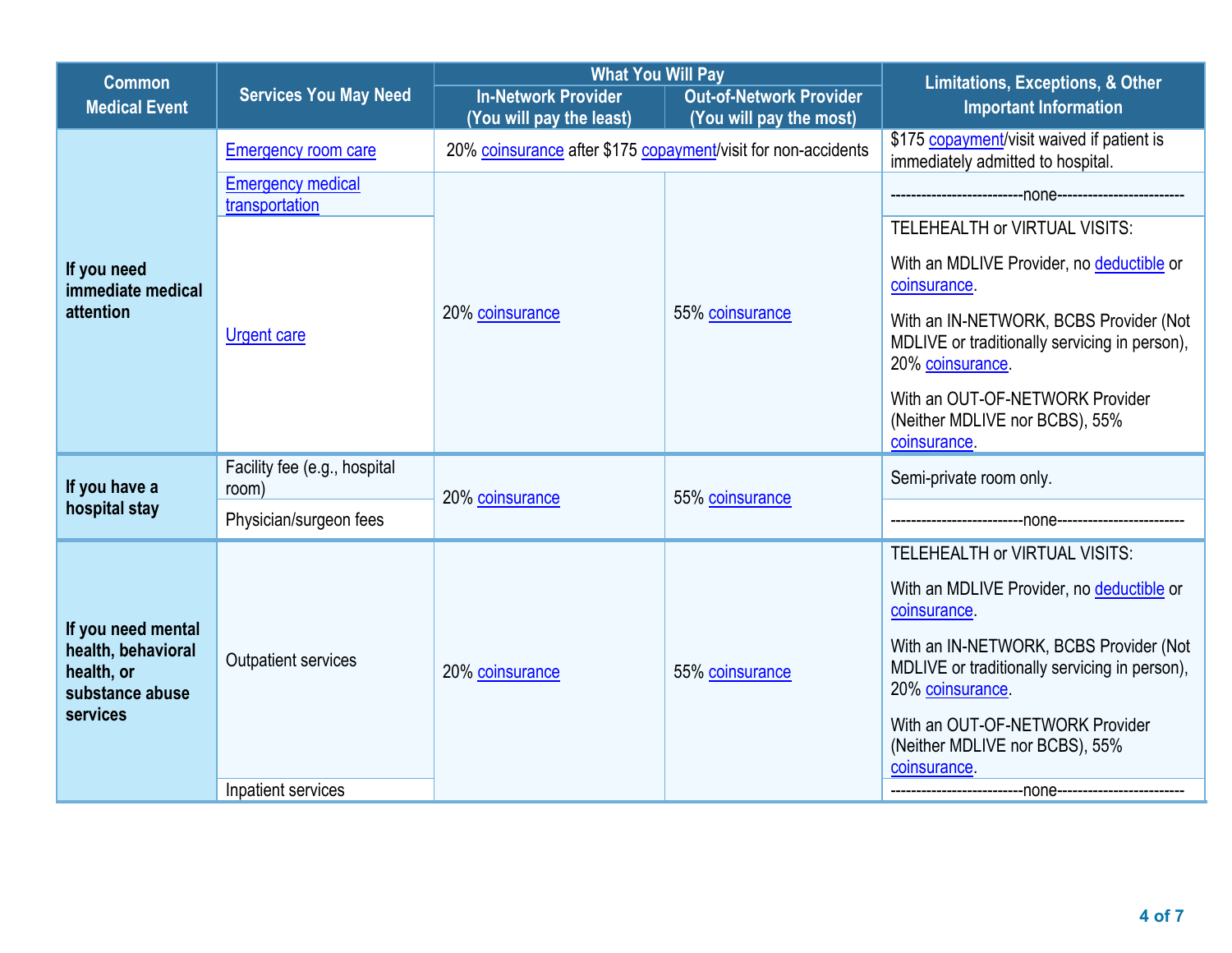| <b>Common</b>                                                           |                                                                                                           | <b>What You Will Pay</b>                               |                                                           | <b>Limitations, Exceptions, &amp; Other</b>                                                                                                                                                                                                                                                                                                            |
|-------------------------------------------------------------------------|-----------------------------------------------------------------------------------------------------------|--------------------------------------------------------|-----------------------------------------------------------|--------------------------------------------------------------------------------------------------------------------------------------------------------------------------------------------------------------------------------------------------------------------------------------------------------------------------------------------------------|
| <b>Medical Event</b>                                                    | <b>Services You May Need</b>                                                                              | <b>In-Network Provider</b><br>(You will pay the least) | <b>Out-of-Network Provider</b><br>(You will pay the most) | <b>Important Information</b>                                                                                                                                                                                                                                                                                                                           |
| If you are pregnant                                                     | Office visits<br>Childbirth/delivery<br>professional services<br>Childbirth/delivery facility<br>services | 20% coinsurance                                        | 55% coinsurance                                           | Post-natal services, delivery and inpatient<br>services for Employee and Spouse only.<br>Cost sharing does not apply to in-network<br>preventive services. Depending on the<br>type of services, coinsurance or a deductible<br>may apply. Maternity care may include tests<br>and services described elsewhere in this<br>document (i.e. ultrasound). |
|                                                                         | Home health care                                                                                          |                                                        |                                                           | Limit of 100 visits per calendar year. Up to 4<br>hours $=$ 1 visit.                                                                                                                                                                                                                                                                                   |
| If you need help<br>recovering or have<br>other special<br>health needs | <b>Rehabilitation services</b>                                                                            | 20% coinsurance                                        | 55% coinsurance                                           | Limit of 50 combined visits per year for<br>speech, occupational and physical therapy.<br>Speech therapy covered only for certain<br>conditions. See SPD Section 2.22 for more<br>information.*                                                                                                                                                        |
|                                                                         | <b>Habilitation services</b>                                                                              |                                                        |                                                           | Limit of 50 combined visits per year for<br>speech, occupational and physical therapy<br>See Article 7 of the SPD for other exclusions<br>and limitations.*                                                                                                                                                                                            |
|                                                                         | Skilled nursing care                                                                                      |                                                        |                                                           | Limit of 30 days per year.                                                                                                                                                                                                                                                                                                                             |
|                                                                         | Durable medical equipment                                                                                 |                                                        |                                                           | Wheelchair paid at 50% up to \$1,000. All<br>other equipment rental covered up to the<br>purchase price. See SPD Section 2.09 for<br>criteria.*                                                                                                                                                                                                        |
|                                                                         | <b>Hospice services</b>                                                                                   |                                                        |                                                           | Limit of 185 days per year. Must submit a<br><b>Hospice Care Plan</b>                                                                                                                                                                                                                                                                                  |
|                                                                         | Children's eye exam                                                                                       |                                                        |                                                           | Includes 1 routine eye exam each year up to<br>\$100.                                                                                                                                                                                                                                                                                                  |
| If your child needs<br>dental or eye care                               | Children's glasses                                                                                        | No charge                                              |                                                           | Includes 1 set of frames and lenses or<br>contacts up to \$150 per year.                                                                                                                                                                                                                                                                               |
|                                                                         | Children's dental check-up                                                                                |                                                        |                                                           | One exam and cleaning every 6 months.                                                                                                                                                                                                                                                                                                                  |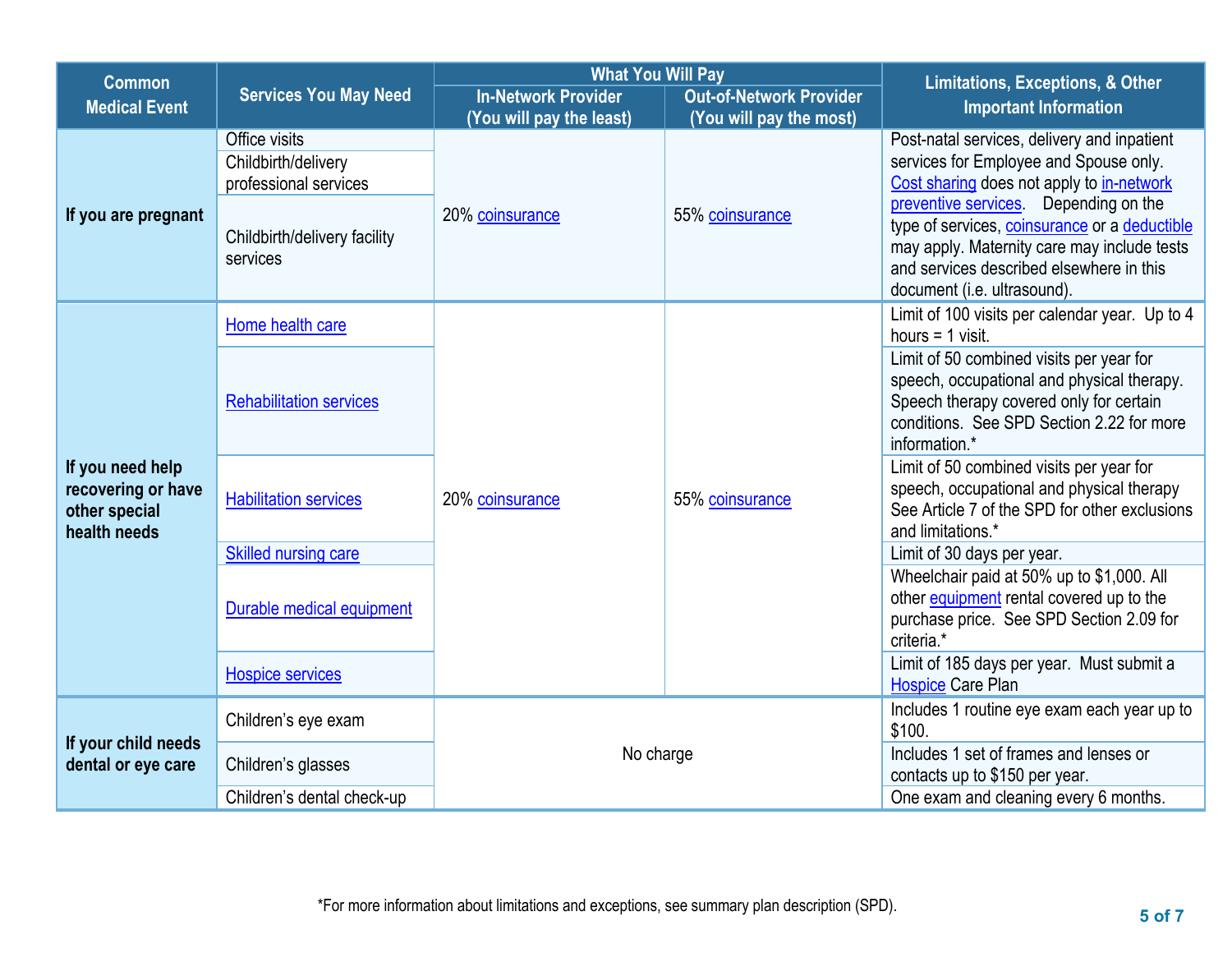## **Excluded Services & Other Covered Services:**

| Services Your Plan Generally Does NOT Cover (Check your policy or plan document for more information and a list of any other excluded services.)                                                                                                                                                              |                                                       |                                              |  |  |
|---------------------------------------------------------------------------------------------------------------------------------------------------------------------------------------------------------------------------------------------------------------------------------------------------------------|-------------------------------------------------------|----------------------------------------------|--|--|
| Acupuncture<br><b>Bariatric surgery</b>                                                                                                                                                                                                                                                                       | Infertility treatment<br>Long-term care               | Private duty nursing<br>Weight loss programs |  |  |
| Cosmetic surgery (unless necessary as a result<br>of an accident)                                                                                                                                                                                                                                             | Non-emergency care when traveling outside the<br>U.S. |                                              |  |  |
|                                                                                                                                                                                                                                                                                                               |                                                       |                                              |  |  |
| Other Covered Services (Limitations may apply to these services. This isn't a complete list. Please see your plan document.)                                                                                                                                                                                  |                                                       |                                              |  |  |
| $\mathbf{r}$ , and $\mathbf{r}$ , $\mathbf{r}$ , $\mathbf{r}$ , $\mathbf{r}$ , $\mathbf{r}$ , $\mathbf{r}$ , $\mathbf{r}$ , $\mathbf{r}$ , $\mathbf{r}$ , $\mathbf{r}$ , $\mathbf{r}$ , $\mathbf{r}$ , $\mathbf{r}$ , $\mathbf{r}$ , $\mathbf{r}$ , $\mathbf{r}$ , $\mathbf{r}$ , $\mathbf{r}$ , $\mathbf{r}$ |                                                       |                                              |  |  |

|           | Chiropractic care (up to 20 visits/year) | Hearing aids             | Routine foot care |
|-----------|------------------------------------------|--------------------------|-------------------|
| $\bullet$ | Dental care (adult)                      | Routine eye care (adult) |                   |
|           |                                          |                          |                   |

Your Rights to Continue Coverage: There are agencies that can help if you want to continue your coverage after it ends. The contact information for those agencies is: Department of Labor's Employee Benefits Security Administration at 1-866-444-EBSA (3272) or www.dol.gov/ebsa/healthreform. Other coverage options may be available to you too, including buying individual insurance coverage through the Health Insurance Marketplace. For more information about the Marketplace, visit www.HealthCare.gov or call (800) 318-2596.

Your Grievance and Appeals Rights: There are agencies that can help if you have a complaint against your plan for a denial of a claim. This complaint is called a grievance or appeal. For more information about your rights, look at the explanation of benefits you will receive for that medical claim. Your plan documents also provide complete information to submit a claim, appeal, or a grievance for any reason to your plan. For more information about your rights, this notice, or assistance, contact: the Fund Office at (618) 998-1300 or the Department of Labor's Employee Benefits Security Administration at 1-866-444-EBSA (3272) or www.dol.gov/ebsa/healthreform.

### **Does this plan provide Minimum Essential Coverage? Yes**

Minimum Essential Coverage generally includes plans, health insurance available through the Marketplace or other individual market policies, Medicare, Medicaid, CHIP, TRICARE, and certain other coverage. If you are eligible for certain types of Minimum Essential Coverage, you may not be eligible for the premium tax credit.

### **Does this plan meet the Minimum Value Standards? Yes**

If your plan doesn't meet the Minimum Value Standards, you may be eligible for a premium tax credit to help you pay for a plan through the Marketplace.

## **Language Access Services:**

Para obtener asistencia en Español, llame al (618) 998-1300.